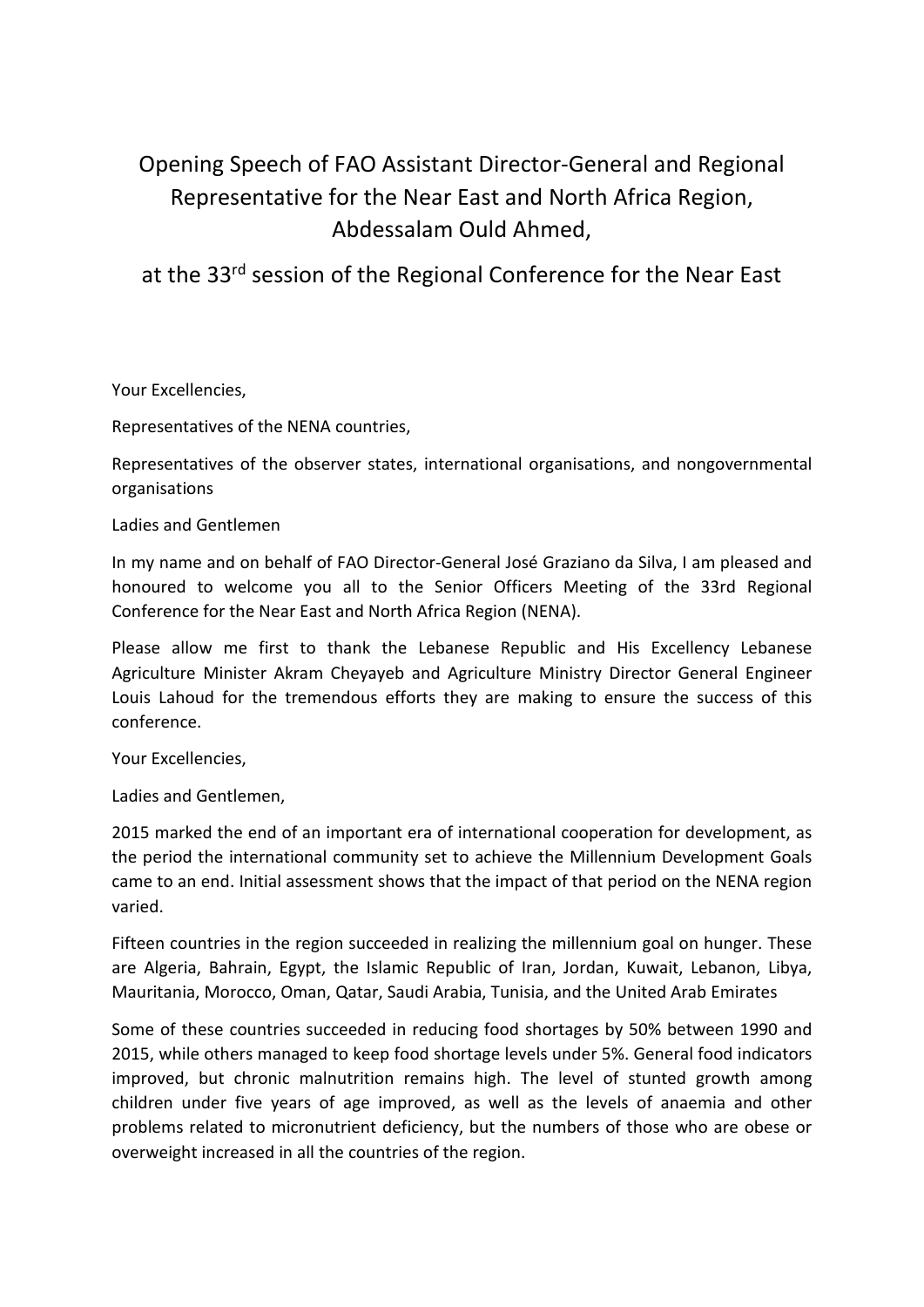These results were achieved thanks to persistent efforts on several fronts. The NENA countries placed food security at the top of their priorities, increasing their agricultural production, greatly improving their food exports, and implementing social protection programmes on a large scale. Those policies resulted in the availability of more food and improved the ability to obtain food and reduce extreme poverty in rural and urban regions.

But country-level achievements do not reflect the full picture in the NENA region, where repeated crises and wars led to an unprecedented rise in the number of refugees and internally displaced persons and to the deterioration of major economies in the region.

The number of chronically undernourished in the region as a whole, thus, rose from 16.5 million to 33 million between 1990 and 2015, and those suffering from food insecurity rose by 8.2% in 2014.

Those results constituted a major setback for the war on hunger in the region. They also went completely against the global trends, as the numbers of people suffering from hunger and living below the poverty line dropped in all the other regions.

The food security challenge in the region is added to other huge and longstanding challenges, headed by water scarcity, soil degradation, and the risks of climate change, rural backwardness, higher unemployment -- especially among youths -- and gender inequality amid constant population growth.

### Your Excellencies

# Ladies and Gentlemen

In order to face challenges posed by food security and sustainable agricultural development, the 32nd Session of the FAO Regional Conference for the Near East has endorsed three initiatives on water scarcity; building resilience for enhanced food security and nutrition; and achieving sustainable small-scale agriculture for inclusive development. The 32nd Session has entrusted the FAO with drafting these initiatives, conducting necessary research and programmes, speeding up efforts to promote and drum up support for the initiatives, building partnerships with international and regional stakeholders, and implementing the initiatives.

These initiatives have already been launched in the past two years, starting with the water scarcity initiative, endorsed by the Arab Ministerial Water Council of the Arab League as a support programme for the Arab Water Security Strategy. In this context, several projects have been launched, mainly in water-governance and solar-powered water-harvesting and irrigation systems. Also, new technologies have been introduced to improve wateruse efficiency and crop water-productivity in a number of countries in the region.

The initiative of building resilience for enhanced food security and nutrition has been launched with a focus on countries affected by crises/conflict, particularly Syria, Iraq, Jordan, Lebanon, Yemen and Palestine.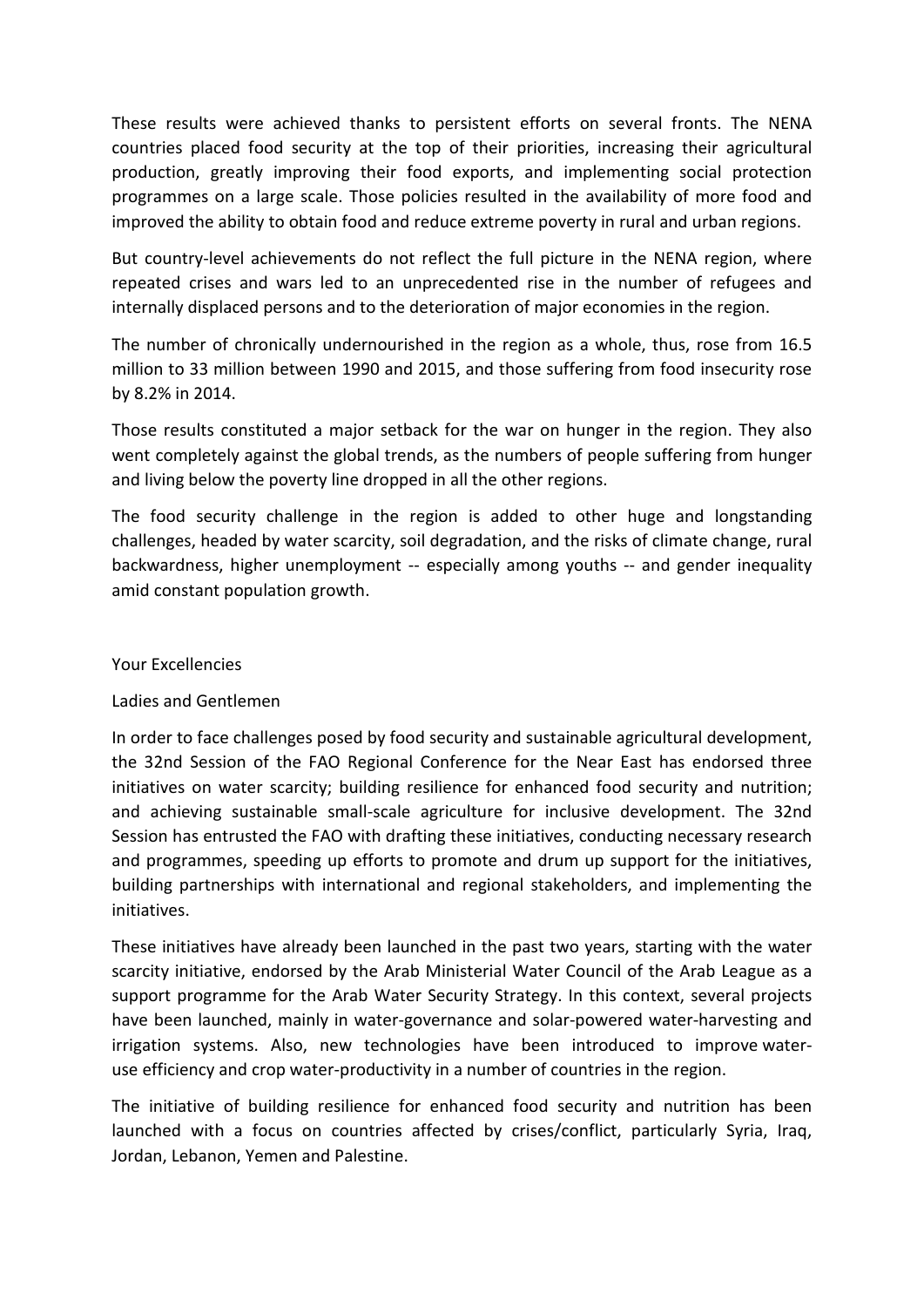The sustainable small-scale agriculture for inclusive development initiative was launched recently after the completion of field studies including six countries and wide-ranging consultations with experts as well as regional and international partners. It will be strengthened in the next two years.

Work continues on intensifying consultations with countries and exchanging expertise on core issues related to food security, sustainable agricultural development and natural resources. Efforts to combat agricultural pests and animal diseases have increased, particularly in the fight against the desert locust, Avian Influenza, coronavirus, and the red palm weevil.

In parallel with this fieldwork, decentralisation in the region has been enhanced. The FAO has backed up its country offices in Lebanon, Sudan, Yemen, Syria, and Iraq, and opened a new one in Jordan. The Regional Office has been reinforced with new technical capabilities.

Meanwhile, USD 154 million have been spent to support projects and programmes in the region, a 7.6-percent increase on 2012-2013 figures. I would like to highlight here the support provided by the Kingdom of Saudi Arabia for humanitarian assistance programmes directed at farmers in Iraq and Yemen, which totalled USD 19.5 million.

#### Your Excellencies

## Ladies and Gentlemen

The agenda of the 33rd Session of FAO Regional Conference has been worked out in close consultation with the group of the Near East and North Africa, which has contributed to identifying the main topics of this session. The documents on core issues presented to you have been thoroughly discussed at many meetings as well as country and regional workshops in order to ensure that these documents meet the priorities and aspirations of regional countries.

Therefore, the document on livestock resource was high on the agenda of meetings in Doha, Muscat and Cairo. And the paper discussing small-scale farmers was drafted based on the outcome of national workshops in Lebanon, Tunisia, Egypt, Sudan, Mauritania and Morocco as well as a regional meeting in Cairo. The document on fisheries was looked into at the meetings of the Regional Commission for Fisheries (RECOFI) in Oman, as well as workshops in Rome on aquaculture and a subregional workshop on the Blue Growth Initiative (BGI) in Algiers.

The conference's agenda will also examine documents and hold sideline activities related to the 2030 Agenda for Sustainable Development, the climate change agreement, the Global Nutrition Agenda and the Committee of World Food Security.

The conference held consultations with civil society organisations in Lebanon to brief them on the agenda and make use of their views.

Your Excellencies

Ladies and Gentlemen